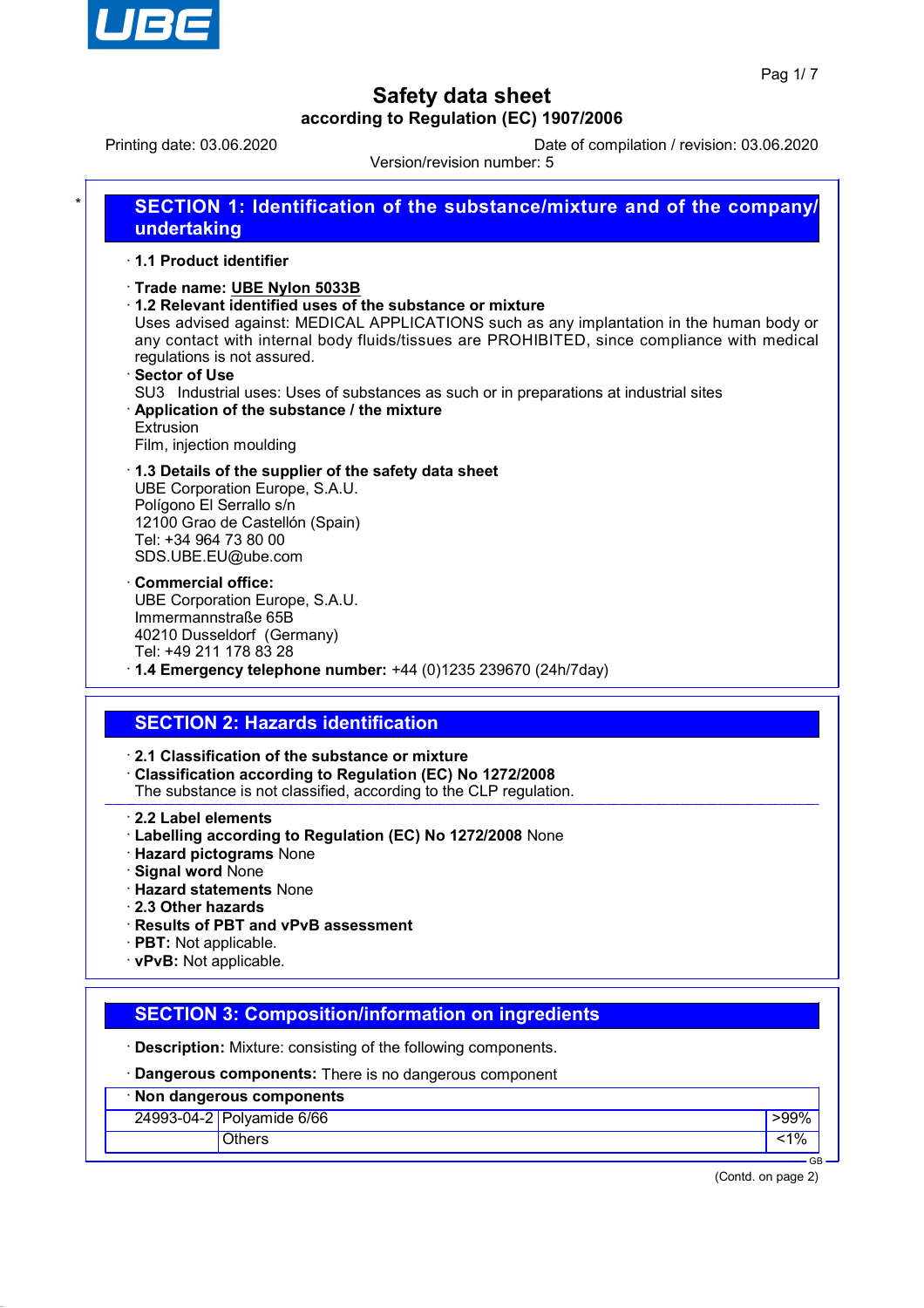

GB

## **Safety data sheet according to Regulation (EC) 1907/2006**

Printing date: 03.06.2020 Date of compilation / revision: 03.06.2020

Version/revision number: 5

**Trade name: UBE Nylon 5033B**

#### **SECTION 4: First aid measures**

· **4.1 Description of first aid measures**

#### · **General information:**

Immediately remove any clothing soiled by the product. Take affected persons out into the fresh air. Seek medical treatment. · **After inhalation:**

If exposed to vapors from heating and molding material , remove to fresh air .

If symptoms, coughing and discomfort in nose and throat remain, get medical attention.

· **After skin contact:**

Immediately wash with water and soap and rinse thoroughly. If redness, itching or burning sensation develops, get medical attention. After contact with the molten product, cool rapidly with cold water.

Do not pull solidified product off the skin. Seek medical treatment.

· **After eye contact:**

Inmediately flush exposed area with copious amounts of tepid water for at least 15 minutes If redness, itching or burning sensation develops, do not rub eyes and immediately get medical attention.

· **After swallowing:**

Rinse out mouth and then drink plenty of water.

Do not induce vomiting; call for medical help immediately.

- · **4.2 Most important symptoms and effects, both acute and delayed** At molten state, expected to cause burns to skin.
- Irreversible dermatitis will occur if you do not wash affected skin immediately and thoroughly. · **4.3 Indication of any immediate medical attention and special treatment needed** Treatment: Treat according to symptoms (decontamination, vital functions), no known specific antidote.

## **SECTION 5: Firefighting measures**

· **5.1 Extinguishing media** · **Suitable extinguishing agents: Water** Fire-extinguishing powder Carbon dioxide Use fire extinguishing methods suitable to surrounding conditions. · **For safety reasons unsuitable extinguishing agents:** Not known · **5.2 Special hazards arising from the substance or mixture** In case of fire, the following can be released: Carbon monoxide (CO) Carbon Dioxide (CO2) Under certain fire conditions, traces of other toxic gases cannot be excluded, e.g.: Hydrogen cyanide (HCN) Ammonia (NH3) · **5.3 Advice for firefighters** · **Protective equipment:** Firefighters should wear appropriate protective equipment Mouth respiratory protective device. · **Additional information** Cool endangered receptacles with water spray. (Contd. on page 3)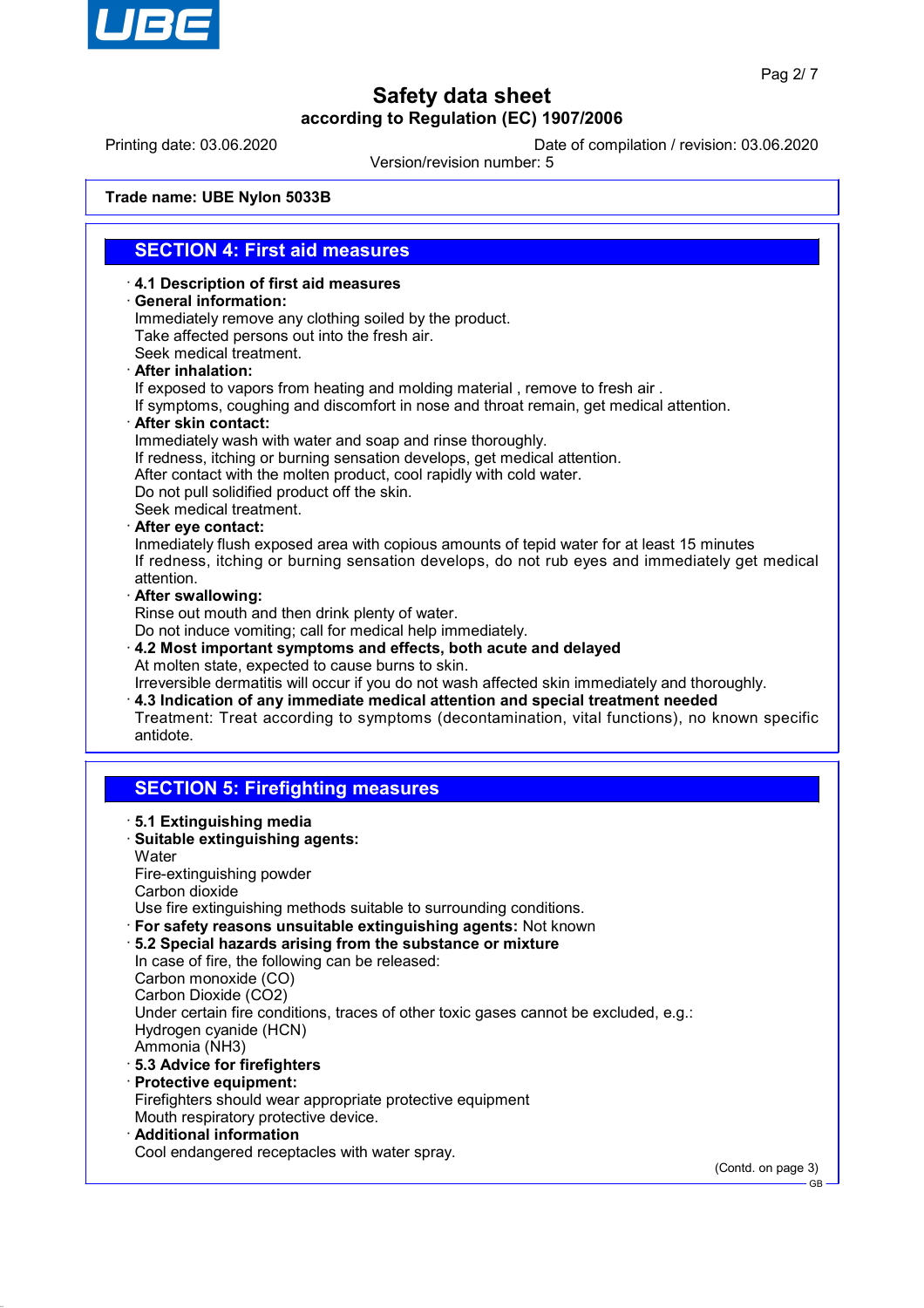

Printing date: 03.06.2020 Date of compilation / revision: 03.06.2020

Version/revision number: 5

#### **Trade name: UBE Nylon 5033B**

Collect contaminated fire fighting water separately. It must not enter the sewage system.

#### **SECTION 6: Accidental release measures**

· **6.1 Personal precautions, protective equipment and emergency procedures** Stop leak if you can do so without risk Remove combustible materials Ensure adequate ventilation Use personal protective equipment as indicated in paragraph 8 · **6.2 Environmental precautions:** Do not allow to enter sewers/ surface or ground water. · **6.3 Methods and material for containment and cleaning up:**

Sweep up to prevent slipping on polymer pellets Send for recovery or disposal in suitable receptacles. Dispose contaminated material as waste according to item 13.

· **6.4 Reference to other sections** See Section 7 for information on safe handling. See Section 8 for information on personal protection equipment. See Section 13 for disposal information.

### **SECTION 7: Handling and storage**

· **7.1 Precautions for safe handling**

Keep away from foodstuffs, beverages and feed. Immediately remove all soiled and contaminated clothing Wash hands before breaks and at the end of work. Do not eat, drink, smoke or sniff while working. Molten state: Avoid skin contact with the liquefied material.

Avoid breathing dust/fume/vapours.

· **Information about fire - and explosion protection:** Protect against electrostatic charges.

- · **7.2 Conditions for safe storage, including any incompatibilities**
- · **Storage:**

· **Requirements to be met by storerooms and receptacles:**

Store in cool, dry conditions in well sealed receptacles.

- · **Information about storage in one common storage facility:** Not required.
- · **Further information about storage conditions:** Protect from heat and direct sunlight.
- · **7.3 Specific end use(s)**

No further relevant information available. See item 1.2

## **SECTION 8: Exposure controls/personal protection**

· **Additional information about design of technical facilities:** Adequate ventilation should be maintained at handing. Additionally, local exhaust ventilation recommended at melting process.

- · **8.1 Control parameters**
- · **Ingredients with limit values that require monitoring at the workplace:** Not required.
- · **Additional information:** The lists valid during the making were used as basis.

(Contd. on page 4)

GB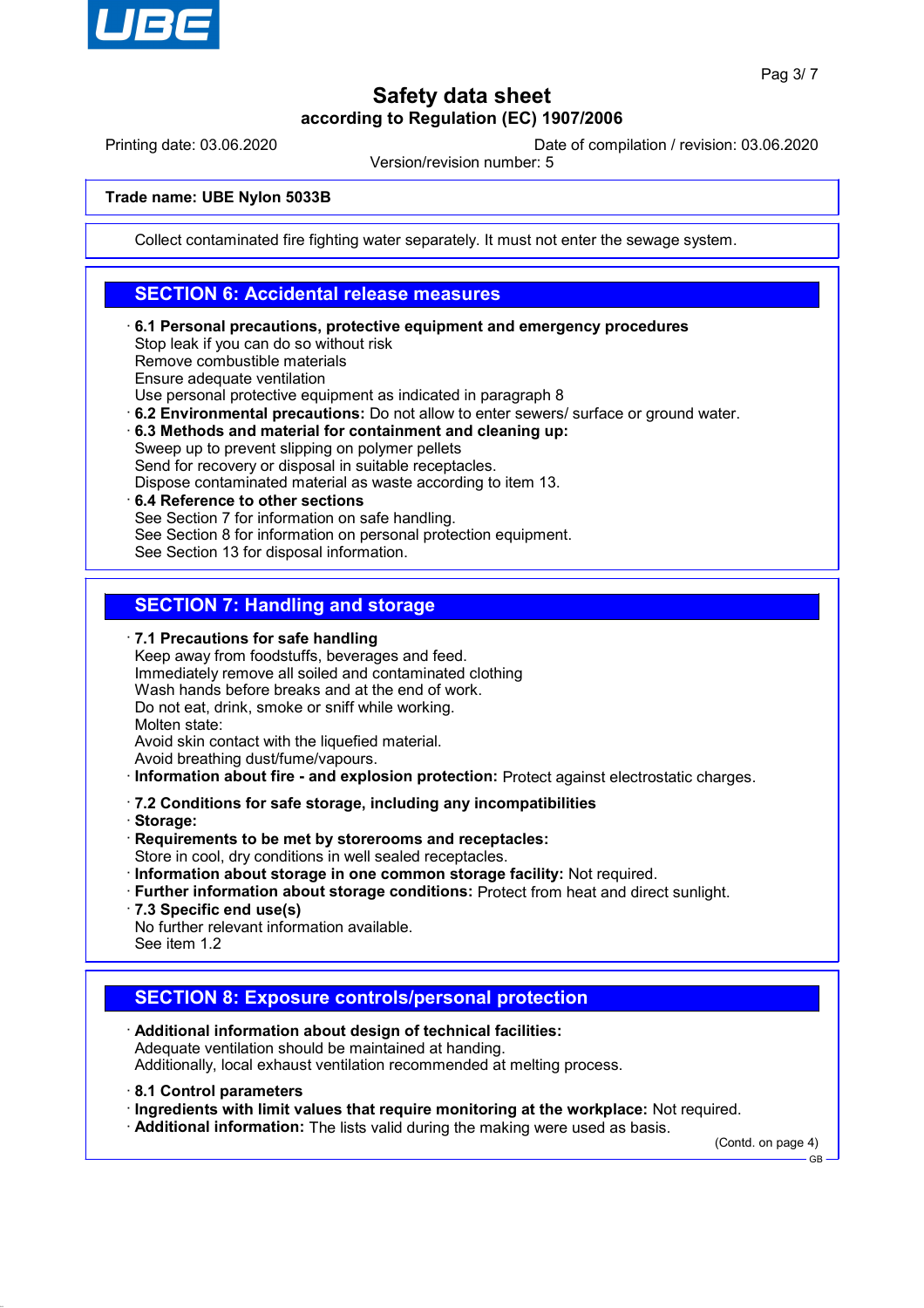

# **Safety data sheet**

**according to Regulation (EC) 1907/2006** Printing date: 03.06.2020 Date of compilation / revision: 03.06.2020 Version/revision number: 5 **Trade name: UBE Nylon 5033B** · **8.2 Exposure controls** · **Personal protective equipment:** · **General protective and hygienic measures:** The usual precautionary measures are to be adhered to when handling chemicals. · **Respiratory protection:** Not necessary if room is well-ventilated. Molten state: Wear a respirator conforming to EN140 at least with Type A filter. · **Protection of hands:** Protective gloves Molten state: Heat protection gloves · **Material of gloves** Leather gloves · **Eye protection:** Safety glasses Safety goggles should be worn. At treating hot polymer or molten polymer, face shield should be recommended. · **Skin and body protection:** Protective work clothing Limitation and supervision of exposure into the environment Prevent the material from spreading into the environment. **SECTION 9: Physical and chemical properties** · **9.1 Information on basic physical and chemical properties** · **General Information** · **Appearance: Form:** Pellets **Colour:** White · **Odour:** Odourless · **Odour threshold:** Not determined. · **pH-value:** Not applicable. · **Change in condition Melting point/freezing point:** 191-201 °C **Initial boiling point and boiling range:** Undetermined. · **Flash point:** Not applicable. · **Flammability (solid, gas):** Product is not flammable. · **Ignition temperature** >400 °C

· **Decomposition temperature:** Not determined. Auto-ignition temperature: Not determined. · **Explosive properties:** Product does not present an explosion hazard.

(Contd. on page 5)

GB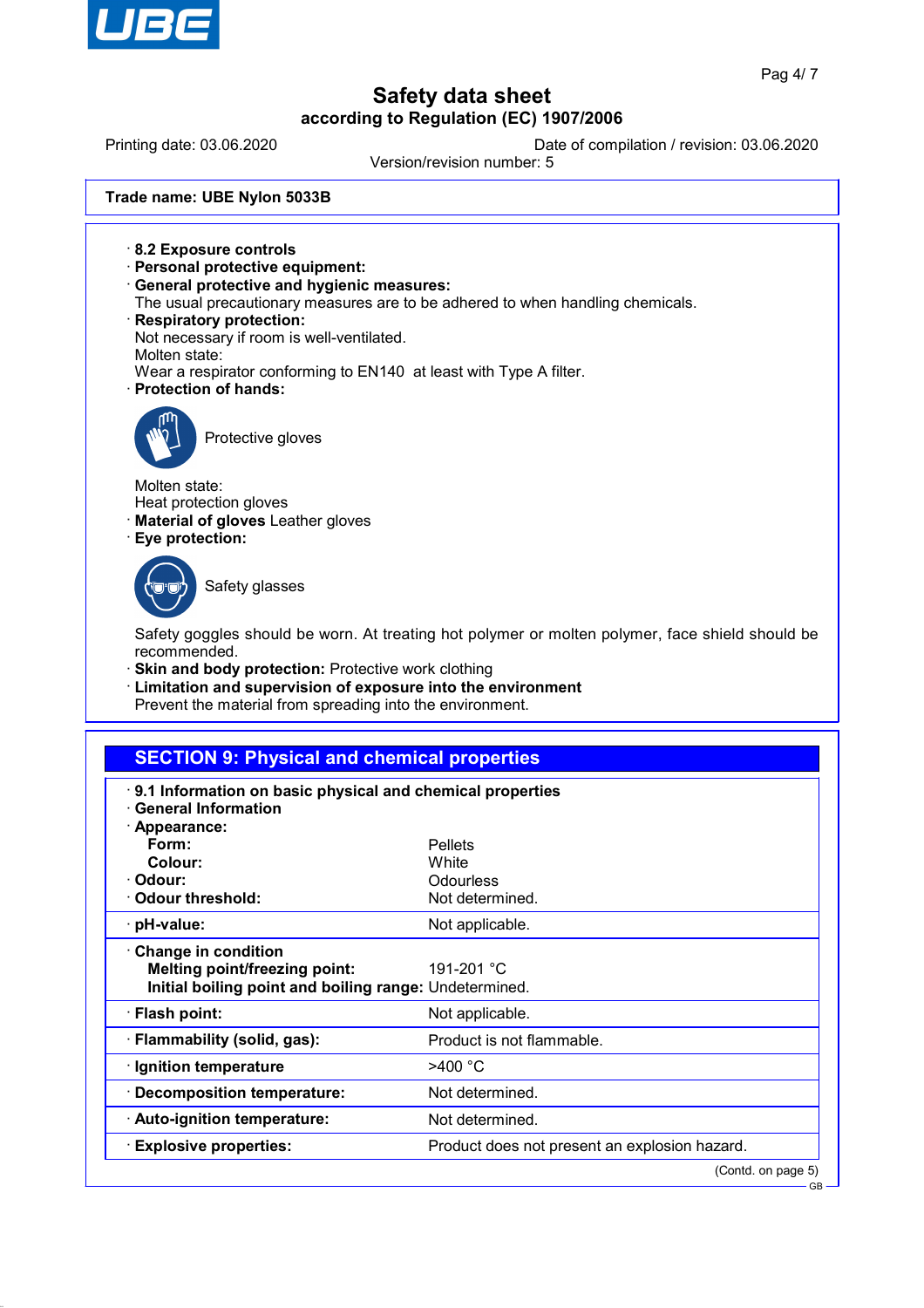

Printing date: 03.06.2020 Date of compilation / revision: 03.06.2020

Version/revision number: 5

**Trade name: UBE Nylon 5033B**

| · Explosion limits:                       |                                            |
|-------------------------------------------|--------------------------------------------|
| Lower:                                    | Not applicable.                            |
| Upper:                                    | Not applicable.                            |
| · Vapour pressure:                        | Not applicable.                            |
| <b>⋅Density at 20 °C:</b>                 | 1.09-1.19 $g/cm3$                          |
| · Relative density                        | Not determined.                            |
| · Vapour density                          | Not applicable.                            |
| <b>Evaporation rate</b>                   | Not applicable.                            |
| · Solubility in / Miscibility with        |                                            |
| water:                                    | Insoluble.                                 |
| · Partition coefficient: n-octanol/water: | Not determined.                            |
| · Viscosity:                              |                                            |
| Dynamic at 20 °C:                         | 237-250 ml/g (ISO 307)                     |
| Kinematic:                                | Not applicable.                            |
| 9.2 Other information                     | No further relevant information available. |

#### **SECTION 10: Stability and reactivity**

- · **10.1 Reactivity** Stable under ordinary conditions of use and storage.
- · **10.2 Chemical stability** Stable at environment temperature. The product is stable if stored and handled as prescribed/indicated · **Thermal decomposition / conditions to be avoided:** No decomposition if used according to specifications.
- · **10.3 Possibility of hazardous reactions**
- No hazardous reactions if stored and handled as prescribed/indicated.
- · **10.4 Conditions to avoid** Avoid heat, flames, sparks and other sources of ignition. Avoid high temperature
- · **10.5 Incompatible materials:** Oxidizing agents, acids, bases and reactive agents.
- · **10.6 Hazardous decomposition products:** Carbon monoxide and carbon dioxide
- Hydrogen cyanide (prussic acid) Ammonia

## **SECTION 11: Toxicological information**

- · **11.1 Information on toxicological effects**
- · **Acute toxicity** Based on available data, the classification criteria are not met.
- · **Primary irritant effect:**
- · **Skin corrosion/irritation** Not classified (Lack of data)
- · **Serious eye damage/irritation** Not classified (Lack of data)
- · **Respiratory or skin sensitisation** Not classified (Lack of data)
- · **Other information (about experimental toxicology):** Aspiration hazard: No further relevant information available.
- · **CMR effects (carcinogenity, mutagenicity and toxicity for reproduction)** No further relevant information available.

· **Germ cell mutagenicity** Based on available data, the classification criteria are not met.

(Contd. on page 6)

GB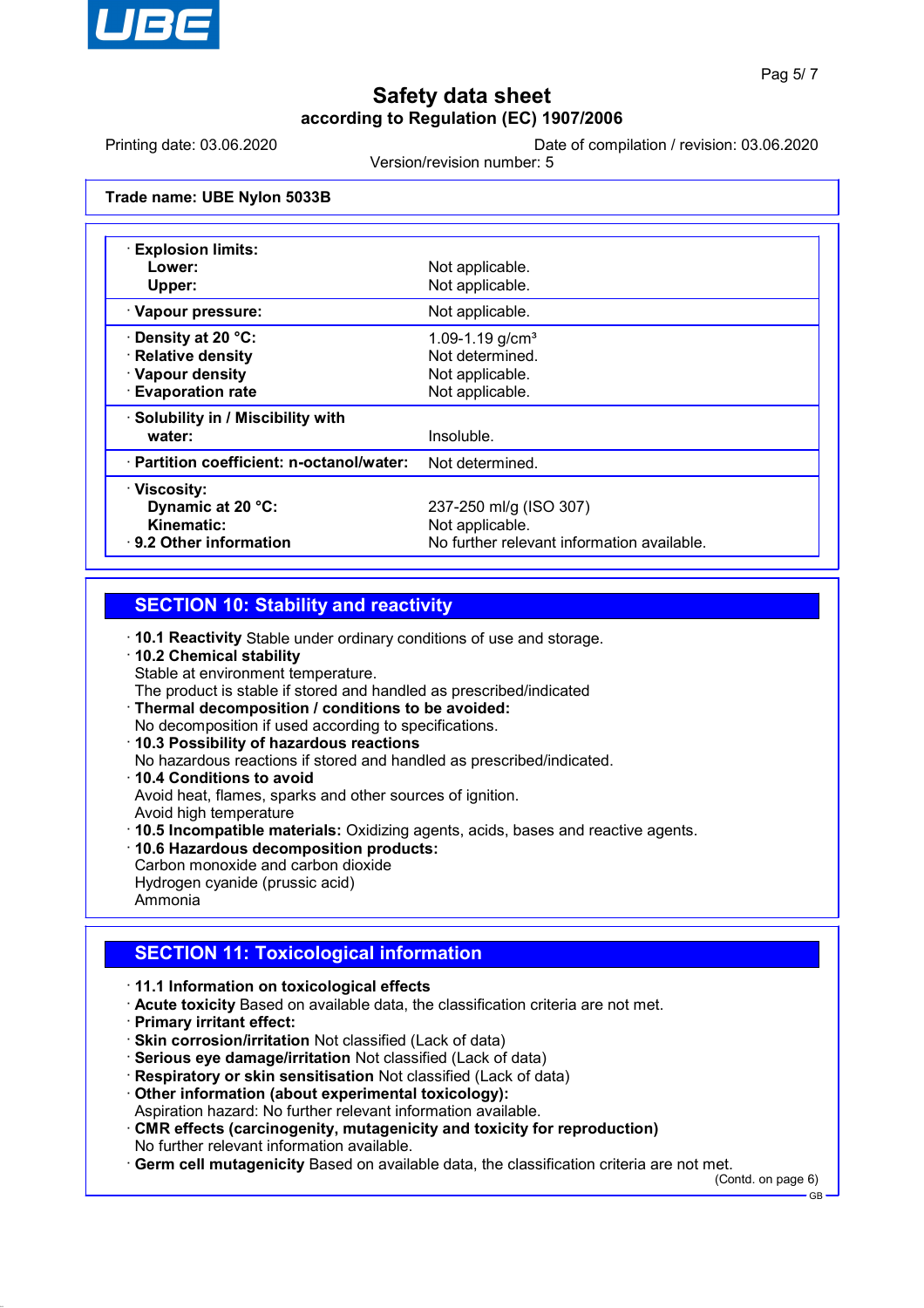

GB

## **Safety data sheet according to Regulation (EC) 1907/2006**

Printing date: 03.06.2020 Date of compilation / revision: 03.06.2020

Version/revision number: 5

**Trade name: UBE Nylon 5033B**

- · **Carcinogenicity** Based on available data, the classification criteria are not met.
- · **Reproductive toxicity** Based on available data, the classification criteria are not met.
- · **STOT-single exposure** Based on available data, the classification criteria are not met.
- · **STOT-repeated exposure** Based on available data, the classification criteria are not met.
- Aspiration hazard Based on available data, the classification criteria are not met.

#### **SECTION 12: Ecological information**

- · **12.1 Toxicity**
- · **Aquatic toxicity:** No further relevant information available.
- · **12.2 Persistence and degradability** No further relevant information available.
- · **12.3 Bioaccumulative potential** No further relevant information available.
- · **12.4 Mobility in soil** No further relevant information available.
- · **12.5 Results of PBT and vPvB assessment**
- · **PBT:** Not applicable.
- · **vPvB:** Not applicable.
- · **12.6 Other adverse effects** No further relevant information available.

## **SECTION 13: Disposal considerations**

#### · **13.1 Waste treatment methods**

- · **Recommendation**
	- Chemical residues generally count as special waste

Must not be disposed together with household garbage. Do not allow product to reach sewage system.

Disposal must be made according to official regulations.

- · **Uncleaned packaging:**
- · **Recommendation:**

Packaging may contain residues of the product and should be treated accordingly. Disposal must be made according to official regulations.

| <b>SECTION 14: Transport information</b> |                                                                |  |  |  |
|------------------------------------------|----------------------------------------------------------------|--|--|--|
| $\cdot$ 14.1 UN-Number                   | The substance is not classified under transport<br>regulations |  |  |  |
| · ADR, ADN, IMDG, IATA                   | Not applicable                                                 |  |  |  |
| $\cdot$ 14.2 UN proper shipping name     | The substance is not classified under transport<br>regulations |  |  |  |
| · ADR, ADN, IMDG, IATA                   | Not applicable                                                 |  |  |  |
| 14.3 Transport hazard class(es)          | The substance is not classified under transport<br>regulations |  |  |  |
| · ADR, ADN, IMDG, IATA                   |                                                                |  |  |  |
| · Class                                  | Not applicable                                                 |  |  |  |
| 14.4 Packing group                       | The substance is not classified under transport<br>regulations |  |  |  |
| · ADR, IMDG, IATA                        | Not applicable                                                 |  |  |  |
|                                          | (Contd. on page 7)                                             |  |  |  |